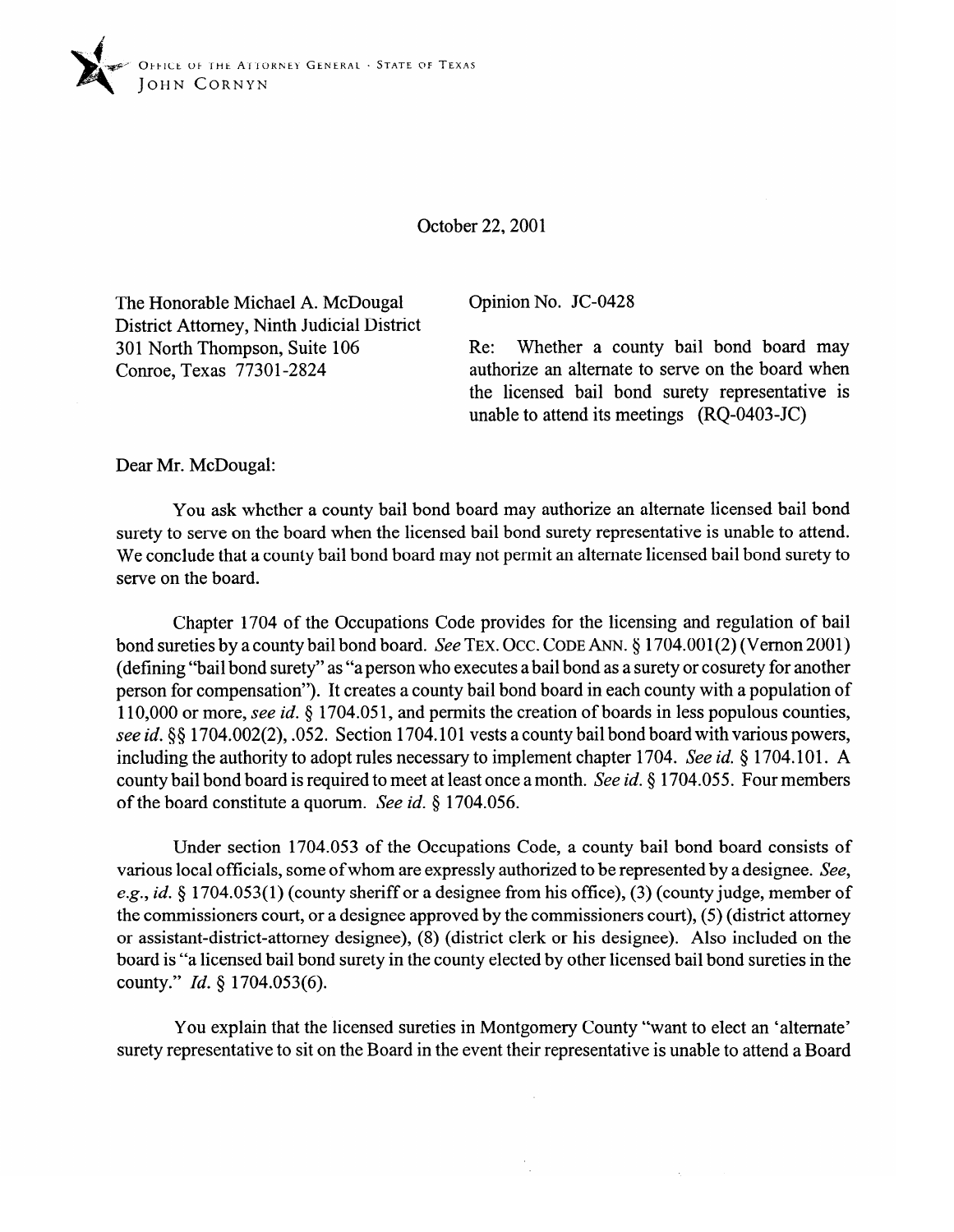meeting." You ask whether this is permitted by section 1704.053 or whether a rule authorizing this practice is within a board's rule-making authority under section 1704.101.<sup>2</sup>

This office has concluded that a member of a commission or other governmental body may not delegate his or her non-ministerial duties, including the duty to participate in the body's deliberations and decision-making. See Tex. Att'y Gen. Op. No. JM-903 (1988) (Texas Racing Commission members not authorized to send substitutes); Tex. Att'y Gen. LO-90-091 (metropolitan planning commission does not have authority to provide for alternate members). Furthermore, the cornmission or governmental body itself may not allow a member to delegate such duties absent express statutory authority. See Tex. Att'y Gen. Op. No. JM-903 (1988) (Texas Racing Commission not authorized to allow substitutes for members); Tex. Att'y Gen. LO-94-028 (school board member does not have authority to delegate power to vote at school board meeting). In Attorney General Opinion JM-903, for example, this office concluded that members of the Texas Racing Commission were not authorized to send substitutes to act for them nor was the commission authorized to allow substitutes to "sit for absent members and speak but not vote." Tex. Att'y Gen. Op. No. JM-903 (1988) at 5. "In the absence of express statutory authority, a commission member may not delegate his responsibility to deliberate  $\dots$ . The commission may not authorize such delegation by rule."  $\mu$  responsibility to defiberate  $\dots$ . The commission may not authorize such delegation by rule. *Id. By contrast, the Comptroller's chief clerk was expressly authorized by statute to sit as a member* of the commission in the Comptroller's absence. See *id.* at 3-4.

Chapter 1704 does not authorize the election of an alternate licensed bail bond surety representative to serve on a county bail bond board. In contrast to other members of the board, the surety member is not authorized to be represented by a designee. See, e.g., TEX. OCC. CODE ANN. § 1704.053(1) (county sheriff or a designee from his office), (3) (county judge, member of the commissioners court, or a designee approved by the commissioners court), (5) (district attorney or assistant-district-attorney designee), (8) (district clerk or his designee) (Vernon 2001). Although section 1704.101 vests a county bail bond board with rule-making authority, a governmental entity may not authorize an alternate or substitute member by rule without express statutory authority. See Tex. Att'y Gen. Op. No. JM-903 (1988). No provision in chapter 1704 authorizes a county bail bond board to provide for an alternate licensed bail bond surety member. Accordingly, we conclude that a county bail bond board may not permit an alternate licensed bail bond surety to serve on the board when the licensed bail bond surety representative is unable to attend. when the licensed bail bond surety representative is the license of the license of the license of the license of

<sup>&</sup>lt;sup>1</sup>Letter from Honorable Michael A. McDougal, District Attorney, Ninth Judicial District, to Honorable John Cornyn, Texas Attorney General (July 13, 2001) (on file with Opinion Committee).